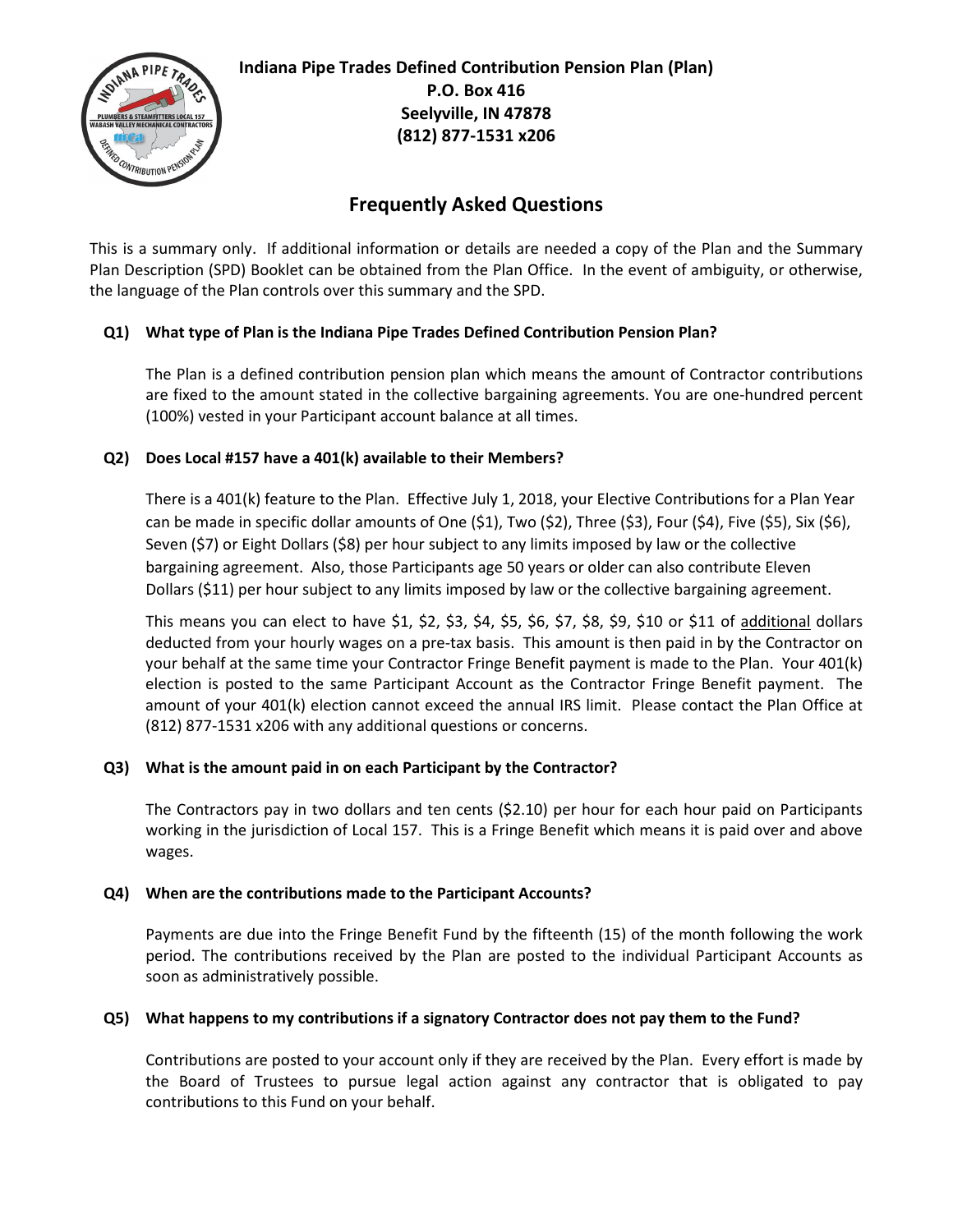## **Q6) How can I participate in the 401(k)?**

You must complete a form before any 401(k) elections will be deducted from your wages. Booklets for selecting participation in the 401(k) are available through the Plan Office and can be obtained by either calling (812) 877-1531 x206 or writing to P. O. Box 416, Seelyville, Indiana, 47878. Complete the three part form and give the top two copies to the Contractor you are working for.

## **Q7) How often can I change my 401(k) pre-tax election amounts?**

You may start or change the amount of your 401(k) pre-tax election each time you begin work for a Contractor. If you are working continuously with the same Contractor you may change your 401(k) pre-tax election amount not more than once the first six months and not more than once the last six months of each calendar year.

## **Q8) Can a contribution be made to my Participant Account other than through a contributing Contractor?**

The Plan does not allow a Participant to make self-contributions to the Plan. There are only three ways contributions can be added to your Participant Account:

- a) A Contributing signatory Local 157 Contractor
- b) Your 401(k) pre-tax election
- c) A direct rollover from a qualified plan

## **Q9) How am I eligible for the money in my Participant Account?**

There are six ways to apply for a distribution from the Plan and they are as follows:

a) Normal Retirement:

Normal Retirement Date is your 55th birthday. Once you have reached your Normal Retirement Date and terminated employment in the trade or craft you may apply to the Trustees to receive the entire interest in your Participant Account.

b) Special Rollover:

If you can provide proof that you are a participant in another qualified defined contribution plan maintained by another local union of the United Association you may request that your Participant Account be "rolled" into that plan. You do not have to satisfy a minimum age requirement to be eligible for this Special Rollover.

c) Death and Disability Benefit:

If you should die or become Totally and Permanently Disabled prior to the distribution of your Participant Account, you, your surviving Spouse or other Beneficiary may apply to the Trustees to receive your entire interest in your Participant Account, as determined for Normal Benefits.

d) Small Benefit: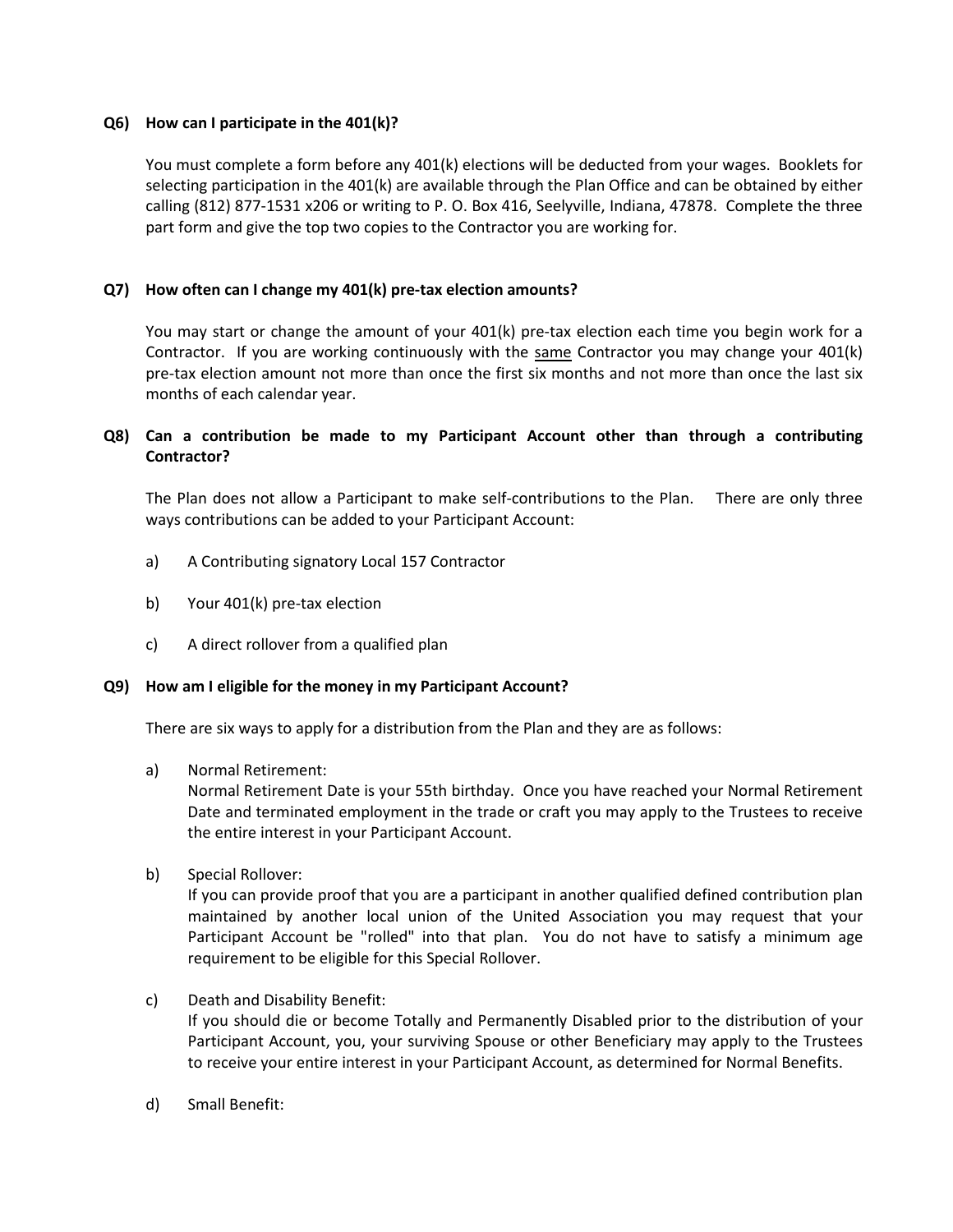You will receive a full distribution of your entire interest in your Participant Account if you have not had contributions made to the Plan on your behalf for a period of one full Plan Year and have terminated all work in the trade or craft, provided the value of your Account is less than \$1,000. You do not have to satisfy a minimum age requirement to be eligible for a Small Benefit distribution. If contributions are received at any time prior to the benefit being paid, you will not be eligible to receive a Small Benefit distribution.

e) Termination Benefit:

You will receive a full distribution of your entire interest in your Participant Account if you have not had contributions made to the Plan on your behalf for a period of two full Plan Years and continuing until the distribution occurs and have terminated all work in the trade or craft, provided the value of your Account is greater than \$1,000. This is not an automatic distribution and if you do not apply for the Termination Benefit, your Account will stay in the Plan. You do not need to satisfy a minimum age requirement to be eligible for this Termination Benefit distribution. If contributions are received at any time prior to the benefit being paid, you will not be eligible to receive a Termination Benefit distribution.

f) Minimum Required Distributions (Age 70 ½):

April 1 following the calendar year in which you reach the age of seventy and one-half (70  $\frac{1}{2}$ ) regardless of whether your employment with an Employer has terminated, the Plan is required to distribute a payment to you based upon the value of your Participant Account. Generally, this minimum distribution will be calculated each year until you receive the full balance of your Participant Account. This calculated yearly minimum distribution is NOT eligible for a direct rollover.

You must meet all Plan requirements to be eligible for a Plan distribution.

#### **Q10) Does the Plan have hardship withdrawals or loans?**

No, the Plan does not allow hardship withdrawals or loans.

## **Q11) If I am locked out of the Nyhart website due to having too many unsuccessful attempts at logging in (using the incorrect PIN, etc.) who should I contact?**

Please call the Plan Office at (812) 877-1531 x206 and your account can be unlocked.

#### **Q12) What happens when I do NOT choose to self-direct the investment of your Participant Account?**

The Plan offers various "qualified default investment alternative" (QDIA) funds that provide a premixed options of stock and bonds and cash according to your age. If you do not choose to self-direct your Participant Account, the Plan will allocate your entire Participant Account to a "default" fund based upon your age.

#### **Q13) What are the quarterly fees associated with my Account?**

The fees on your quarterly statement are due to the payment of office supplies, equipment, professional fees and other normal monthly operating expenses of the Plan. Once the monthly amount is determined by the Plan Administrator that amount is deducted from the Participant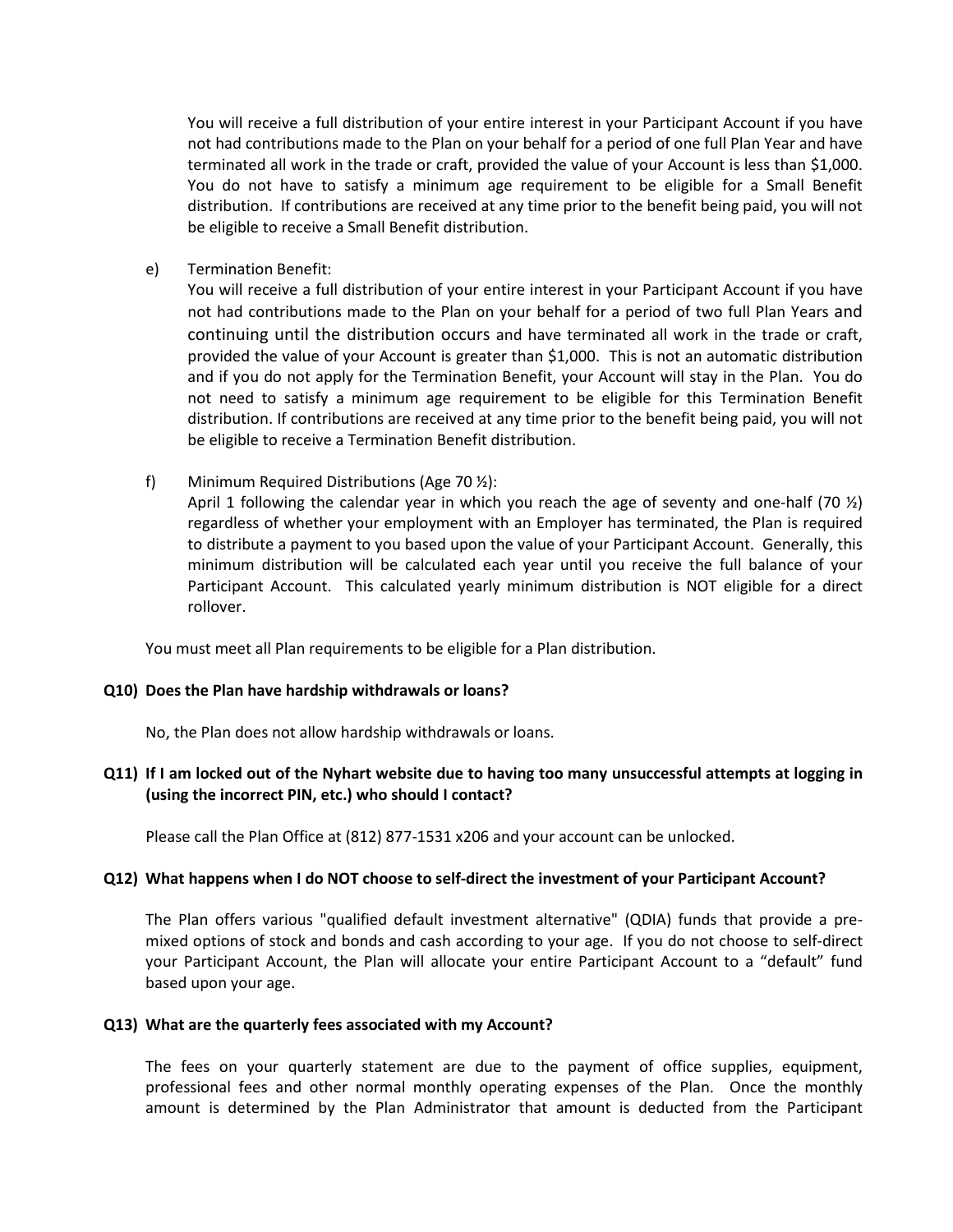Accounts based on a pro-rata percentage of each Participant Account. The quarterly fees will change depending upon the expenses of the Plan for each particular quarter.

## **Q14) How often can I make changes to my Participant Account and what are the fees associated with these changes?**

Changes can be made to the allocation of your Participant Account as often as you choose. There are no fees involved in making those changes.

#### **Q15) At retirement, can I take monthly payments of my Account?**

No, monthly payments cannot be made directly from the Plan. Distributions must be taken in one lump sum. You may elect to receive a lump sum distribution, a direct rollover or a combination of a lump sum and a direct rollover. If you wish to receive a monthly distribution you must speak with an independent investment advisor to weigh your options after receiving your lump sum distribution from this Plan.

#### **Q16) At the time of retirement and taking a distribution will my money be taxed?**

If you choose a direct rollover your distribution will not be taxed. However, a lump sum "cash" distribution will have 20% Federal Taxes automatically withheld. No State Withholdings will be made. No later than January 29<sup>th</sup> after the close of the plan year in which you received a distribution the Plan will send a 1099R for use in filing your year-end taxes.

## **Q17) Is it required that you take a distribution of your Participant Account when you file for the Plumbers & Pipefitters National Pension Fund?**

No, the money can stay in the Plan as long as you choose. However, April 1 following the year in which you turn 70 1/2 years of age the government requires you take a minimum distribution based on the value of your Participant Account. Generally, this minimum distribution will be calculated each year until you receive the full balance of your Participant Account. This calculated yearly minimum distribution is NOT eligible for a direct rollover.

#### **Q18) How do I obtain the paperwork for requesting a distribution of my Participant Account?**

Call the Plan Office at (812) 877-1531 x206.

#### **Q19) When applying for a distribution of my Participant Account, how long does the process take?**

After completing the form and obtaining a notarization the form should be mailed to the Plan Office at P. O. Box 416, Seelyville, Indiana, 47878. Under normal circumstances, after receiving the completed form the process will take approximately two (2) weeks. However, certain circumstance may result in a longer period of time. It is very important to complete the form in its entirety. If the form is incomplete, the Plan cannot process your request in a timely manner.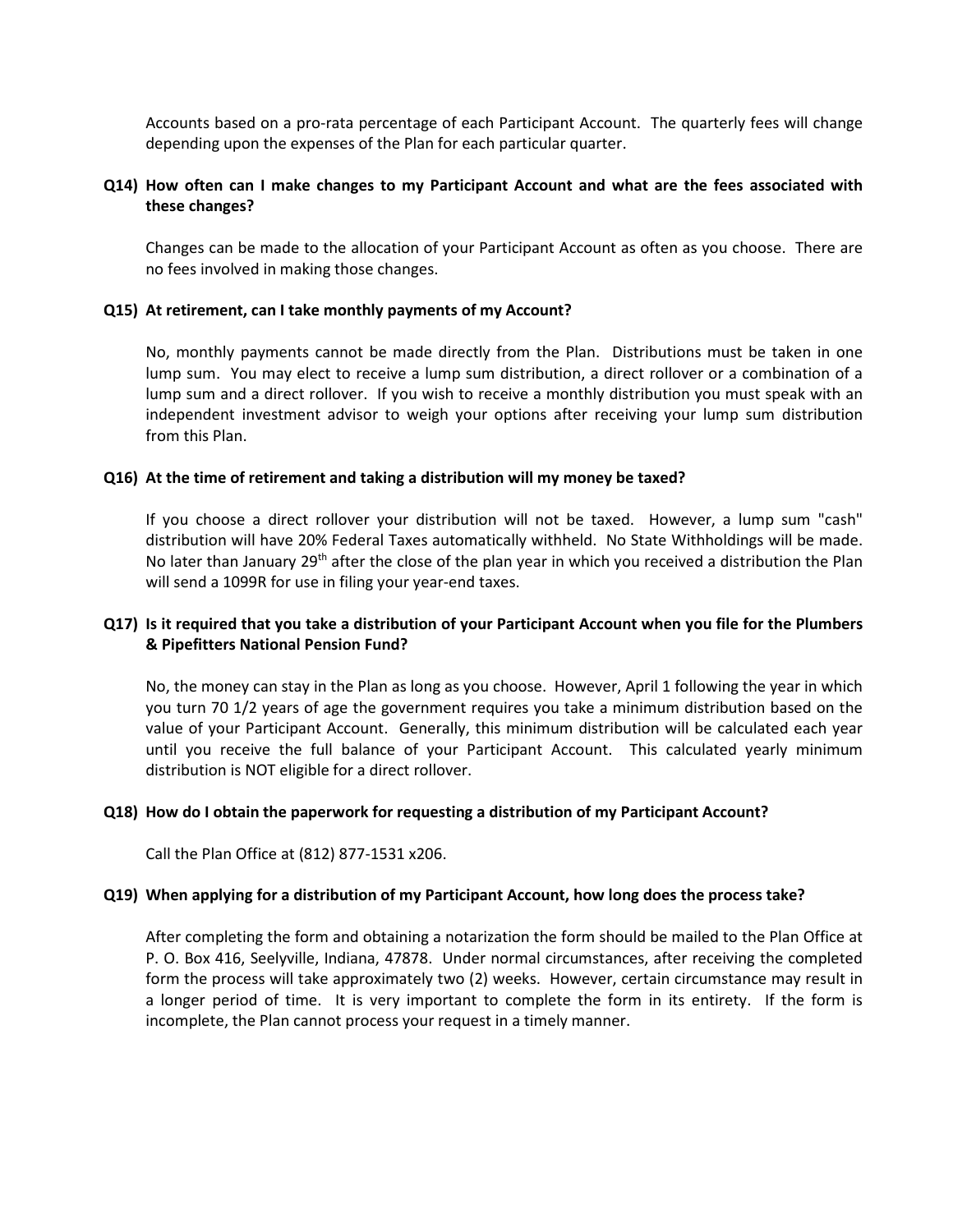## **Q20) How can I check who my beneficiary is for my Participant Account? How often can I change my beneficiary?**

General rules regarding appointment of beneficiaries is as follows:

## **Married Participant:**

Your spouse is your automatic Beneficiary if you are married unless, prior to your death, one or more other persons have been named pursuant to a "Qualified Alternate Designation" made and filed with the Plan Administrator prior to your death.

A designation shall be a "Qualified Alternate Designation" only if all of the following criteria are met:

- a) you designate by name one or more persons to be your Beneficiary instead of, or along with, your surviving spouse, in writing on a form provided by the Trustees at the Fund Office;
- b) your surviving spouse, determined at the time of your death, (if any), has consented in writing to the naming of such Beneficiary and has acknowledged the effect of such consent in writing; and
- c) such consent is witnessed by a Plan representative or a notary public.

A Qualified Alternate Designation may not be changed without spousal consent. Any spousal consent to a Qualified Alternate Designation shall be irrevocable.

## **UnMarried Participant:**

If you are not married, you may designate one (1) or more persons to be your Beneficiary in the event of your death. Your Beneficiary designation or change in Beneficiary designation must be in writing on a form available from the Fund Office.

You can contact the Plan Office at (812) 877-1531 x206 for your beneficiary information or request a new form to appoint a new beneficiary. You may change your beneficiary information at any time; however, if you are married you must have a Spousal Consent form submitted and approved by the Plan to name anyone other than your spouse.

## **Q21) What if I die or my beneficiary dies before a new beneficiary is appointed for my Participant Account?**

If you or a Qualified Alternate Designee die without designating a Beneficiary, your Participant Account balance will be paid to the living legal spouse. If you don't have a living legal spouse, your Participant Account balance will be paid in equal shares to your children. If you don't have children, your Participant Account balance will be paid in equal shares to your living parents. If there are no living parents, your Participant Account balance will be paid in equal shares to your living siblings. If there are no living siblings, your Participant Account balance will be paid to your estate.

## **Q22) What happens to my beneficiary designation if I divorce?**

In the event that you or your Spouse files for a divorce your Beneficiary designation shall be null and void on the date your divorce or dissolution of marriage proceedings become final. You may then file a new designation of Beneficiary.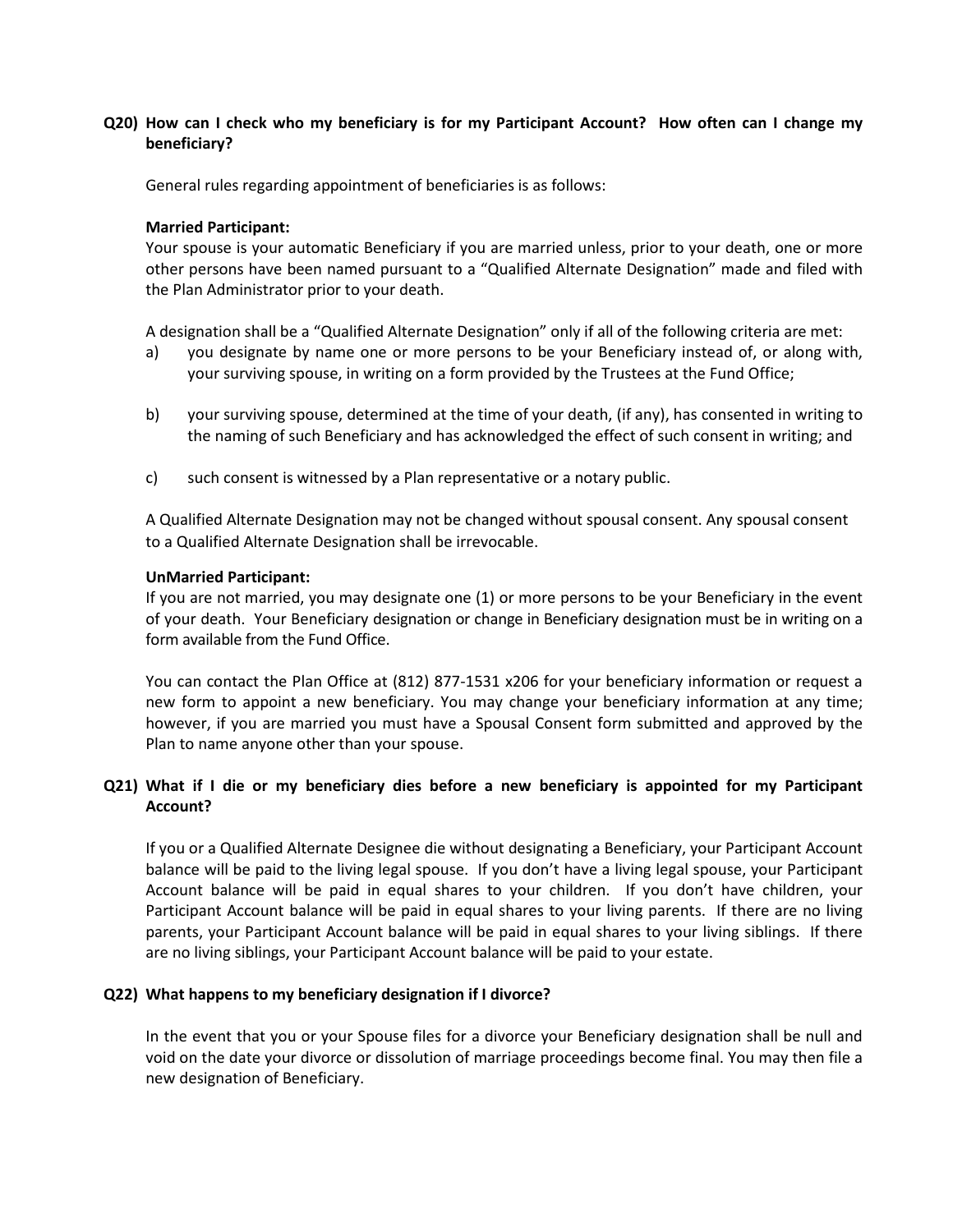#### **Q23) Can my Participant Account be forfeited?**

As a Participant in this plan you are 100% vested in your account balance. However, in the event we are unable to locate you after a period of time, your account balance will be frozen at its current balance and forfeited. Meaning no investment earning or losses will be added to or deducted from your account.

In the event you contact the Plan Office your Participant Account balance will be reinstated to the value of your account on the date it was frozen and forfeited. If you are eligible to receive a distribution an application will be provided to you to completed. If you are not eligible to receive a distribution your account will be available for you to self-direct in the Plan's investment options or by default it will be invested into one of the Plan's QDIAs according to your age.

## It is very important to keep the Plan Office updated with your current address.

## **Q24) How can I monitor my Participant Account:**

Quarterly Statements are mailed to all Participants. In addition, you may monitor your account at [https://401k.nyhart.com.](https://401k.nyhart.com/) You may also call the toll free number at (800) 631-8849. Either method will require your Social Security Number (SSN) as your user name (without dashes). Your PIN will be your birthday (MMDDYYYY format, for example 2/6/1967 would be 02061967).

## **Q25) How do I access my Participant Account information?**

You may obtain your account information by going to https://401k.nyhart.com. Your Username is your Social Security Number (SSN) unless you have chosen to change it. Enter your password and click on the Logon box.

If you do not know your password, you may click on "Forgot Password" on the participant website and follow the instructions. Your password must be between 4 and 20 letters and/or numbers. You may not use the apostrophe ('), quotation marks ("), or ampersand (&) in your password.

## **Q26) I do not have access to a computer but I need to make changes to my Participant Account; how can I do this?**

If you do not have access to a computer, you may obtain your Participant Account information through the Voice Response System by using any touch-tone phone and calling 1-800-631-8849. You will be asked to enter your SSN and PIN. You will be presented with a "main menu" of options from which to choose.

## **Q27) What time are requests I made to the website and IVR received?**

Requests to make changes to your Participant Account are received upon the submission of your request. These requests are held as "pending activity" until 1:45 p.m. EST and 3:45 EST. At that time all requests are processed into our system and any trades you requested are prepared for trading. Any requests you make to your Participant Account after 3:45 p.m. EST will be processed the following business day.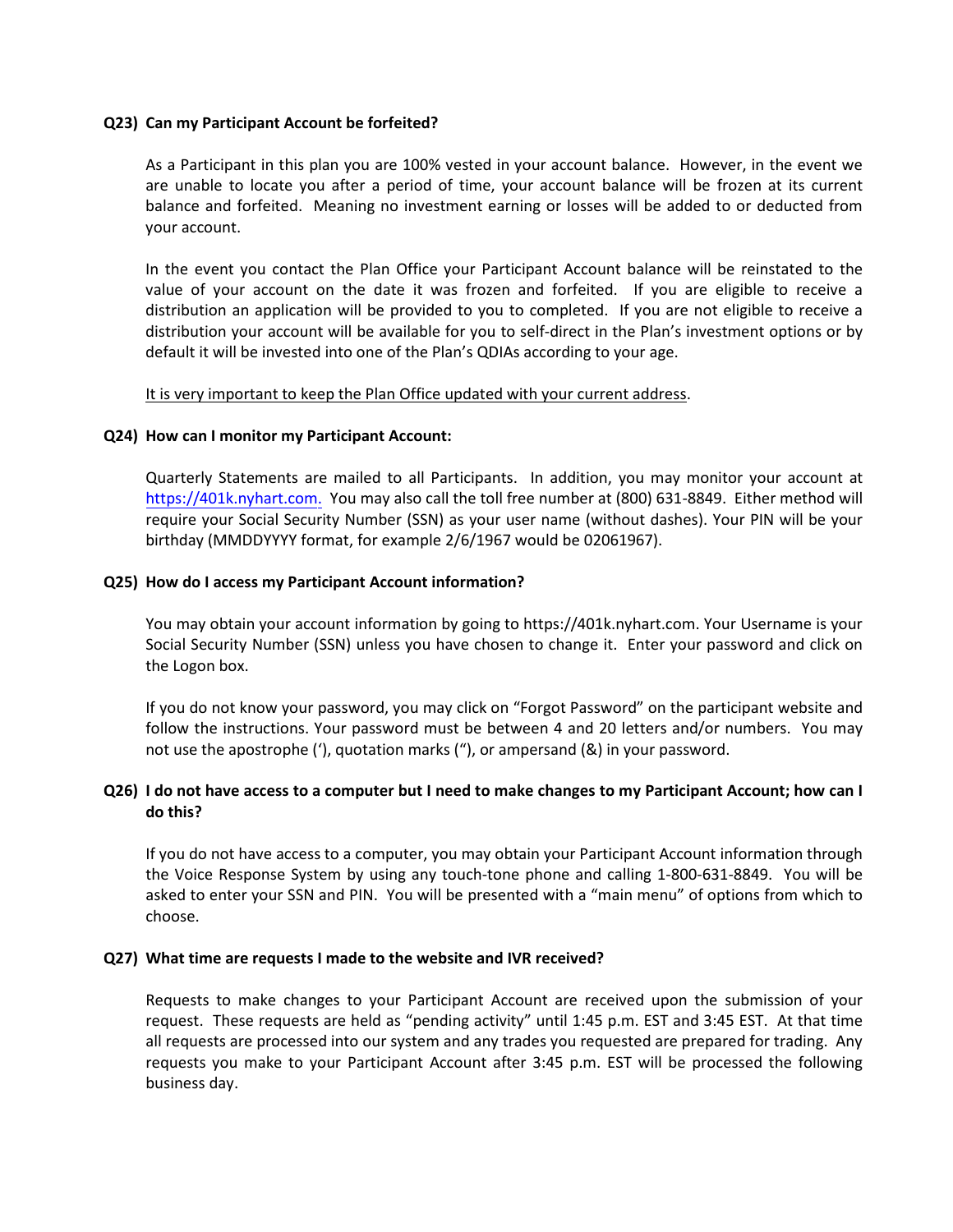## THE TIMING DESCRIBED IN Q28 AFFECTS ALL OF THE FOLLOWING FAQs BELOW

## **Q28) I made a change to my Participant Account but how do I know that it went through?**

Until your request goes through, you may view your changes under "pending activity". If you made a mistake during your transaction or have changed your mind about the transaction, you may delete it in this screen as well. This is only available until the change has been processed.

#### **Q29) How do I change my investment elections/where my contributions are invested?**

Changing your investment elections will change where your FUTURE contributions are invested only (e.g. each contribution from the date that you submit the change will be invested the way you choose in this transaction). To do so:

- 1. Choose "Investment Elections" from the menu of options
- 2. Next to All Sources, Click on "Change Elections"
- 3. You should be able to see your current investment breakdown
- 4. Using the drop down arrows, choose how you would like your future contributions to be invested
- 5. Your total choices must equal 100%
- 6. Click "Submit Investment Elections"

#### **Q30) How do I change where my money is currently invested or realign my portfolio?**

To change your CURRENT balance only, the step are very similar to changing your investment elections. To do so:

- 1. Choose "Realign Portfolio" from the menu of options
- 2. Next to All Sources, Click on "Realign"
- 3. You should be see your balance broken down by investment in dollar and percentage
- 4. Using the drop down arrows, choose how you would like your current balance to be invested
- 5. Your total choices must equal 100%
- 6. Click "Submit Realignment"

## **Q31) I am trying to change my Participant Account but I get an error message that says "pending sale activity prevents…" Why?**

Whenever a sale is pending in your account, you are prevented from requesting additional transactions until the corresponding pending sales have completed. Sales could be pending in your account for several reasons, including previous fund transfer requests which have not yet completed, pending distribution transactions, fees, etc.

To determine whether the pending sales have been completed in your account, check back on the website or IVR the following business day. If you feel that pending sales are being show in your Participant Account incorrectly, please utilize the "contact us" feature on the website to send an email to Nyhart with your concerns.